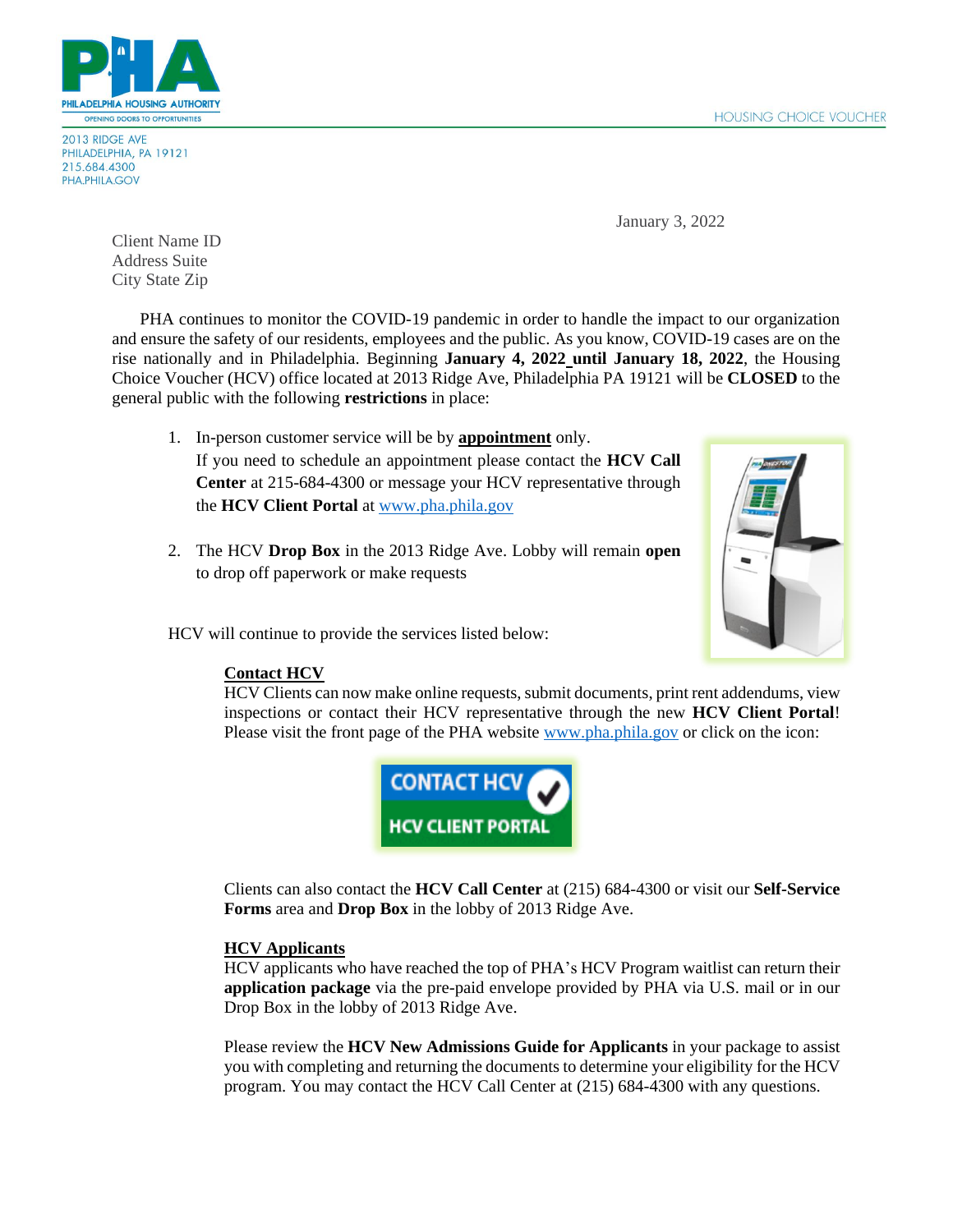#### **Interims due to Job loss or Wage reduction**

HCV clients can now request interim recertifications to update their income or family composition through the new HCV Client Portal! Please visit the front page of the PHA website [www.pha.phila.gov](file:///C:/Users/manilasm/AppData/Local/Temp/notesD90374/www.pha.phila.gov) or click on the icon:



Clients can also contact the HCV Call Center at (215) 684-4300 or visit our Self-Service Forms and complete an **Interim Request Form** and place in the Drop Box in the lobby of 2013 Ridge Ave

#### **Recertifications**

Until further notice, all HCV recertifications will be conducted by mail or online. PHA will mail recertification notices to participants who then have two options to complete their required recertification:

- Complete your HCV program recertifications **online** using PHA's new Recertification Portal! at [pha.myhousing.com](file:///C:/Users/holdenb/AppData/Local/Temp/notes57DFA1/pha.myhousing.com)
- HCV Clients can also complete and mail their recertification packet in the self-addressed stamped envelope included in their packets and return to PHA via U.S. mail or in our Drop Box in the lobby of 2013 Ridge Ave.

#### **HQS Inspections**

HCV will pause inspections on tenant occupied units for regularly scheduled biennial (every two years) inspections. We will continue to inspect initial and emergency units. Tenants with questions can contact the Inspection Department through the HCV Client Portal, via email at **[HCVinspections@pha.phila.gov](mailto:HCVinspections@pha.phila.gov)** or by phone at **(215) 684-4300** to schedule, reschedule or request an inspection.

## **Pre-Tenant Inspections**

HCV is now offering pre-tenant inspections to owners to secure units before a tenant selects a unit. The **Pre-Tenant Inspection Request form** is available in the Resources section of the Owner Portal and owners can submit through the Document Center/

## **Leasing**

HCV continues to process RFTA's and Vouchers submitted for new properties. Owners must submit completed tenant RFTA's through PHA's **Owner Portal** at [https://pha.hcvportal.org.](https://pha.hcvportal.org/)

Owners can upload the RFTA in the Moves section of the Portal and go to **Upload My RFTA**. Once approved for occupancy including an HQS inspection and rent determination, the Lease and HAP Contract is sent to owners and property managers via the Owner Portal for execution and signature with the prospective tenant.

#### **Owners**

HAP Payments to HCV tenant's owners and property managers are expected to be issued as normal.

 Owners can view all the information they need to manage their HCV properties through the PHA's Owner Portal at [https://pha.hcvportal.org](https://pha.hcvportal.org/) 24 hours a day 7 days a